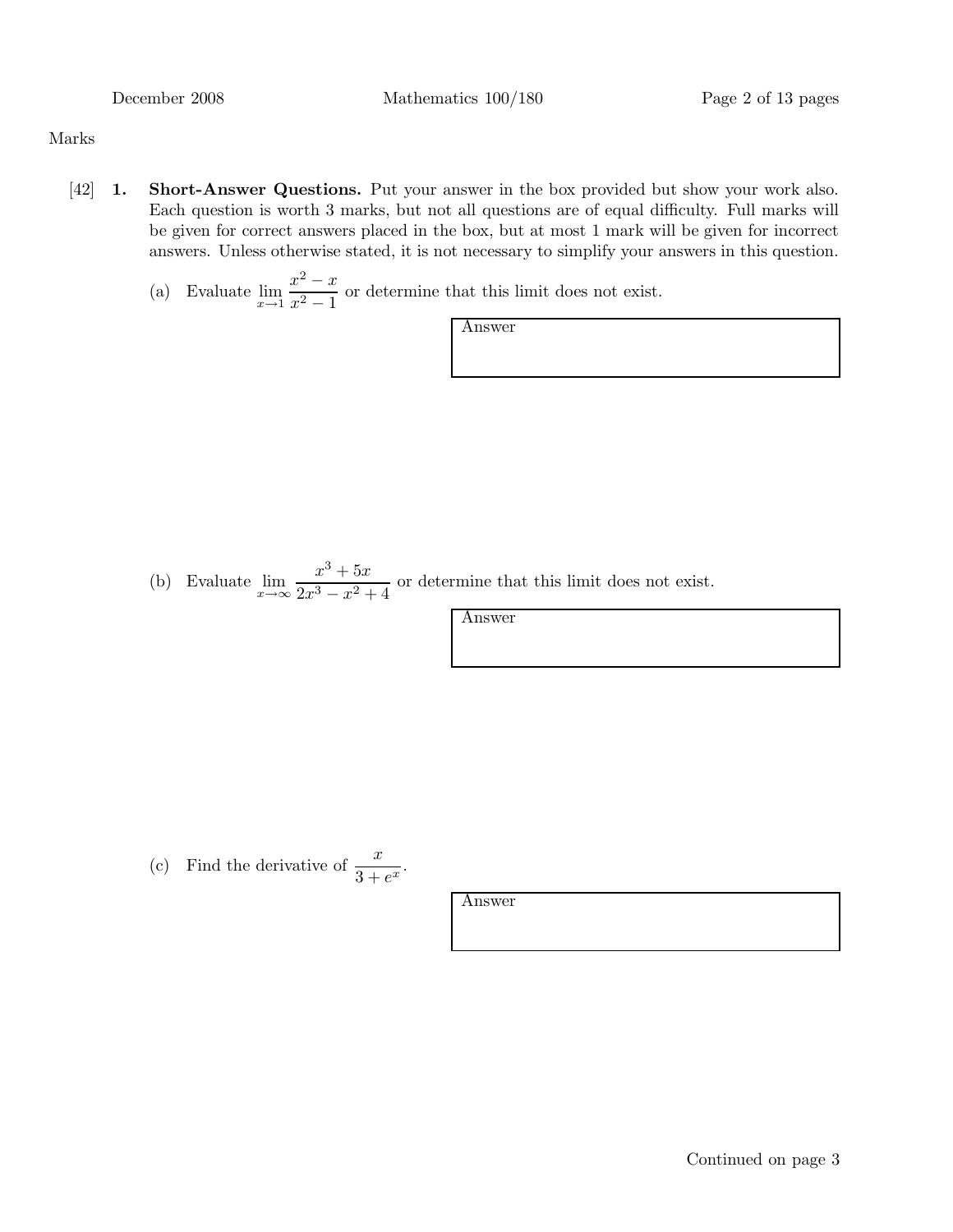(d) Find the derivative of  $t^3 \cos t$ .

Answer

(e) Find the derivative of  $e^{\sqrt{x}}$ .

Answer

(f) Find  $f'(x)$ , if  $f(x) = \arctan(x^3)$ . [Note: Another notation for arctan is tan<sup>-1</sup>.]

Answer

(g) If  $x^2 + xy - y^2 = 4$ , find  $dy/dx$  in terms of x and y.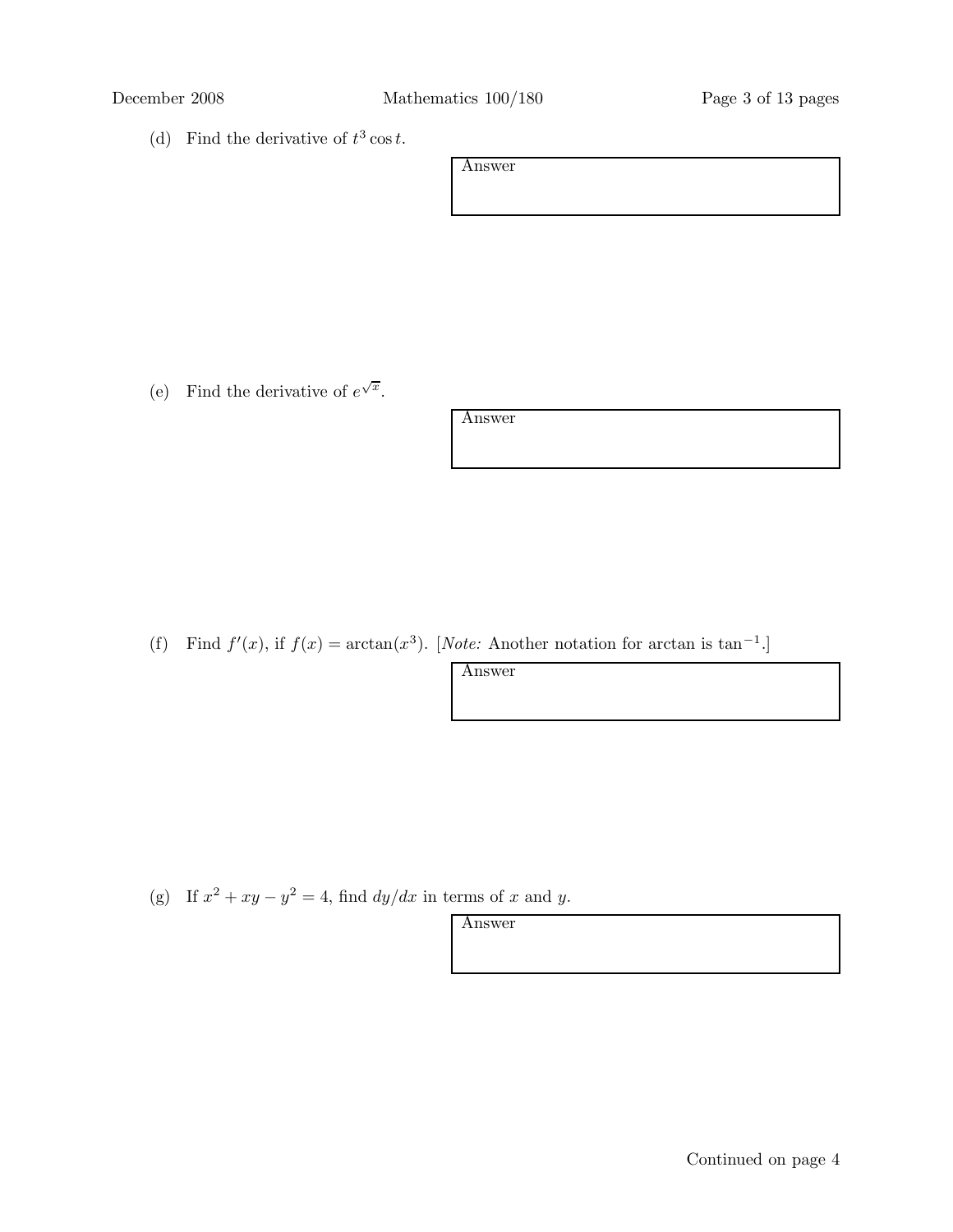(h) If  $f(x) = (\cos x)^x$ , find  $f'(x)$ .

| Answer |  |  |  |
|--------|--|--|--|
|        |  |  |  |
|        |  |  |  |
|        |  |  |  |

(i) Use a linear approximation to approximate  $\sqrt{100.2}$ .

Answer

(j) Estimate the size of the error made in the linear approximation above. In other words,  $\frac{1}{2}$  and  $\frac{1}{2}$  and  $\frac{1}{2}$  and  $\frac{1}{2}$  and  $\frac{1}{2}$  and  $\frac{1}{2}$  and  $\frac{1}{2}$  and  $\frac{1}{2}$  and  $\frac{1}{2}$  and  $\frac{1}{2}$  and  $\frac{1}{2}$  and  $\frac{1}{2}$  and  $\frac{1}{2}$  and  $\frac{1}{2}$  and  $\frac{1}{2}$  and  $\frac{1}{2}$  a answer to item (i) above.

Answer

(k) If  $f(x) = x \cos(x^2)$ , compute  $f^{(9)}(0)$ . Hint: Use Maclaurin series.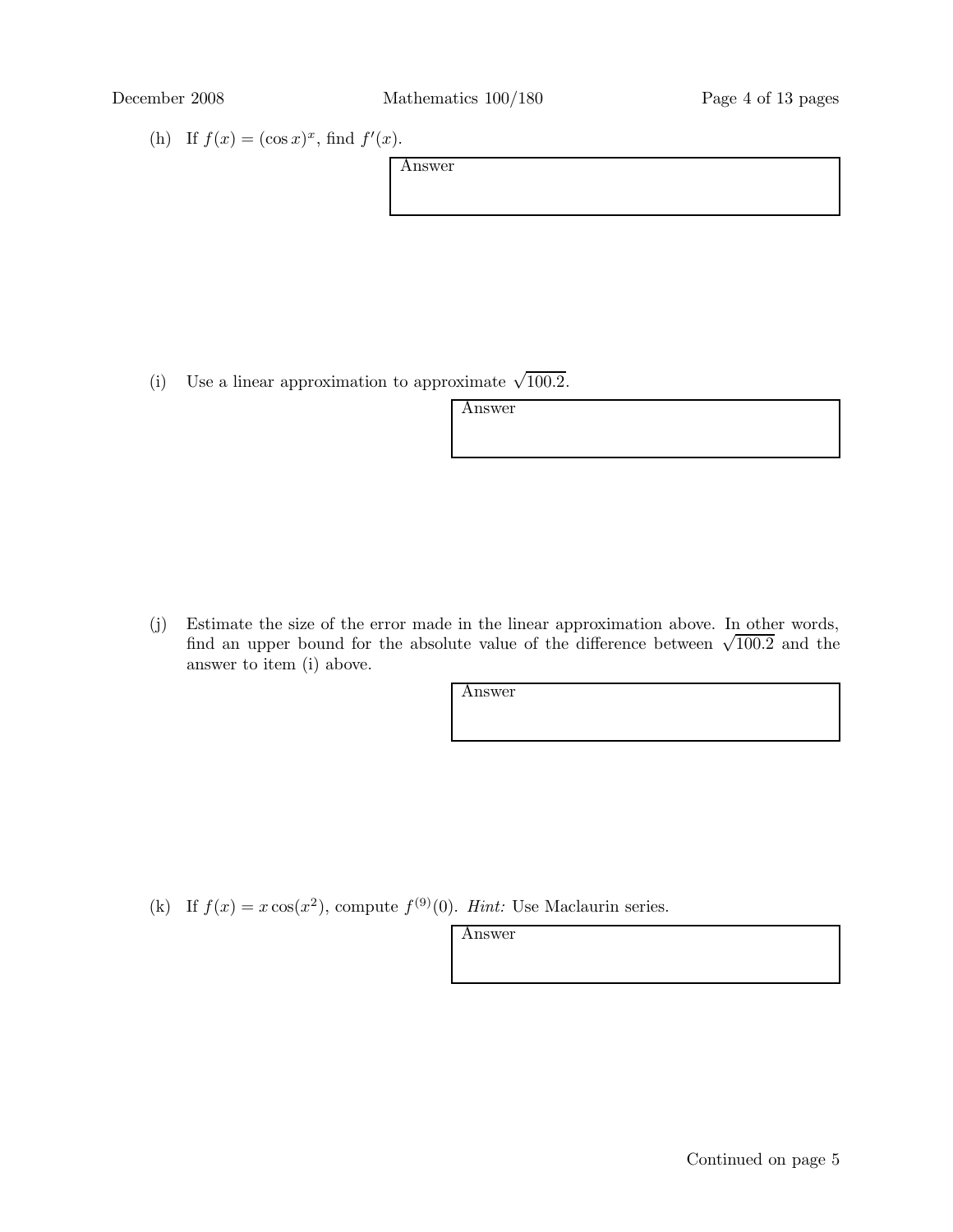(l) Find the absolute minimum value of  $f(x) = \sin^{-1}(x/2)$  on the interval  $[-2, -1]$ . [Note: Another notation for  $\sin^{-1}$  is arcsin.]

(m) Newton's Method is used to approximate a solution of the equation  $\sin x = 1-x$ , starting with the initial approximation  $x_1 = \pi/2$ . Find  $x_2$ .

| w<br>או<br>۰. |
|---------------|
|---------------|

(n) Given that  $f'(x) = 2x - (3/x^4)$ ,  $x > 0$ , and  $f(1) = 3$ , find  $f(x)$ .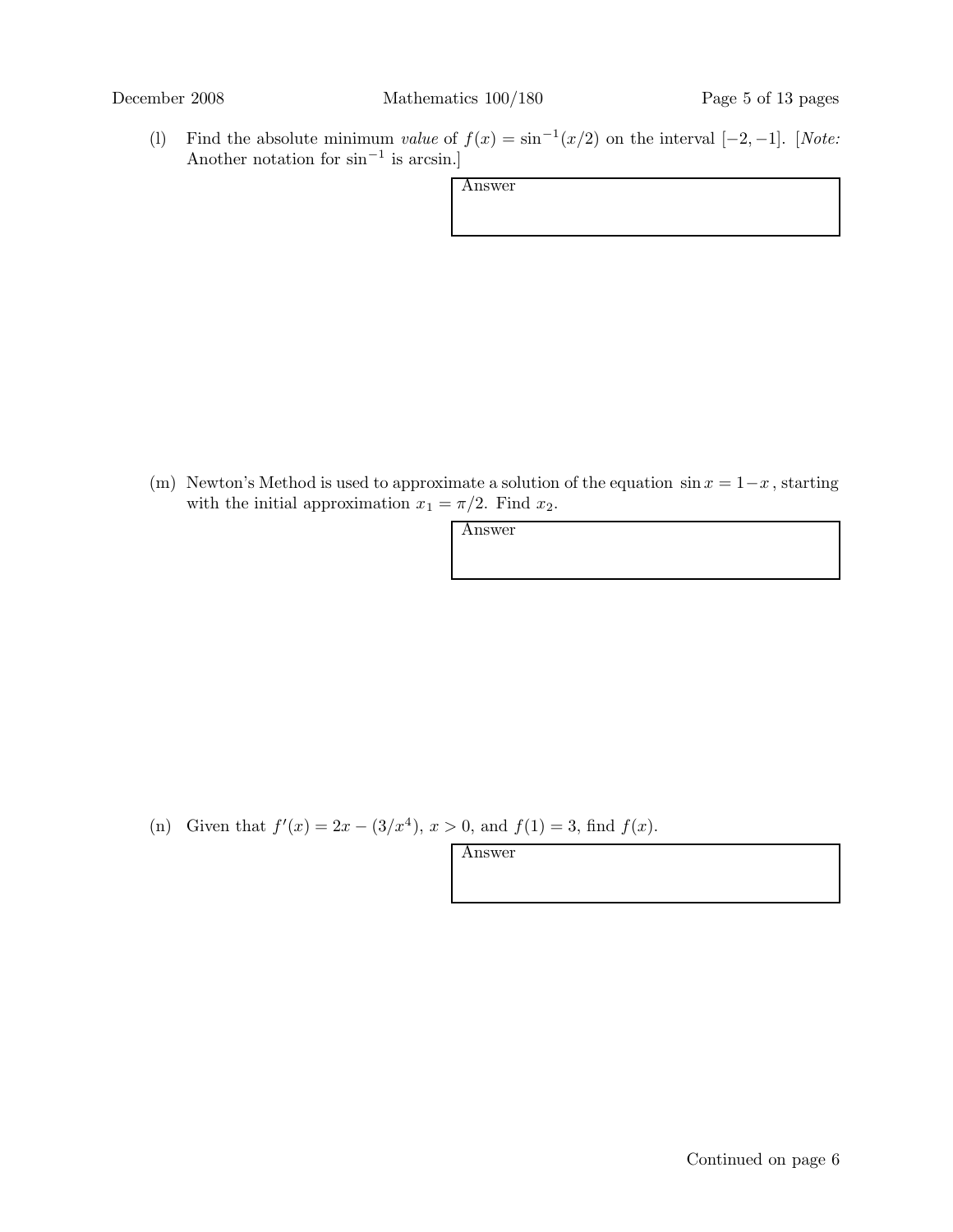December 2008 Mathematics 100/180 Page 6 of 13 pages

Full-Solution Problems. In questions 2–6, justify your answers and show all your work. If a box is provided, write your final answer there. Simplification of answers is not required unless explicitly requested.

[10] 2. A freshly brewed cup of coffee initially has temperature 95°C in a room that has fixed temperature 20 $\rm{^{\circ}C}$ . When the coffee temperature is 70 $\rm{^{\circ}C}$ , it is decreasing at a rate of 1 $\rm{^{\circ}C}$  per minute. When does this occur? Assume that the temperature of the coffee in the cup satisfies Newton's Law of Cooling.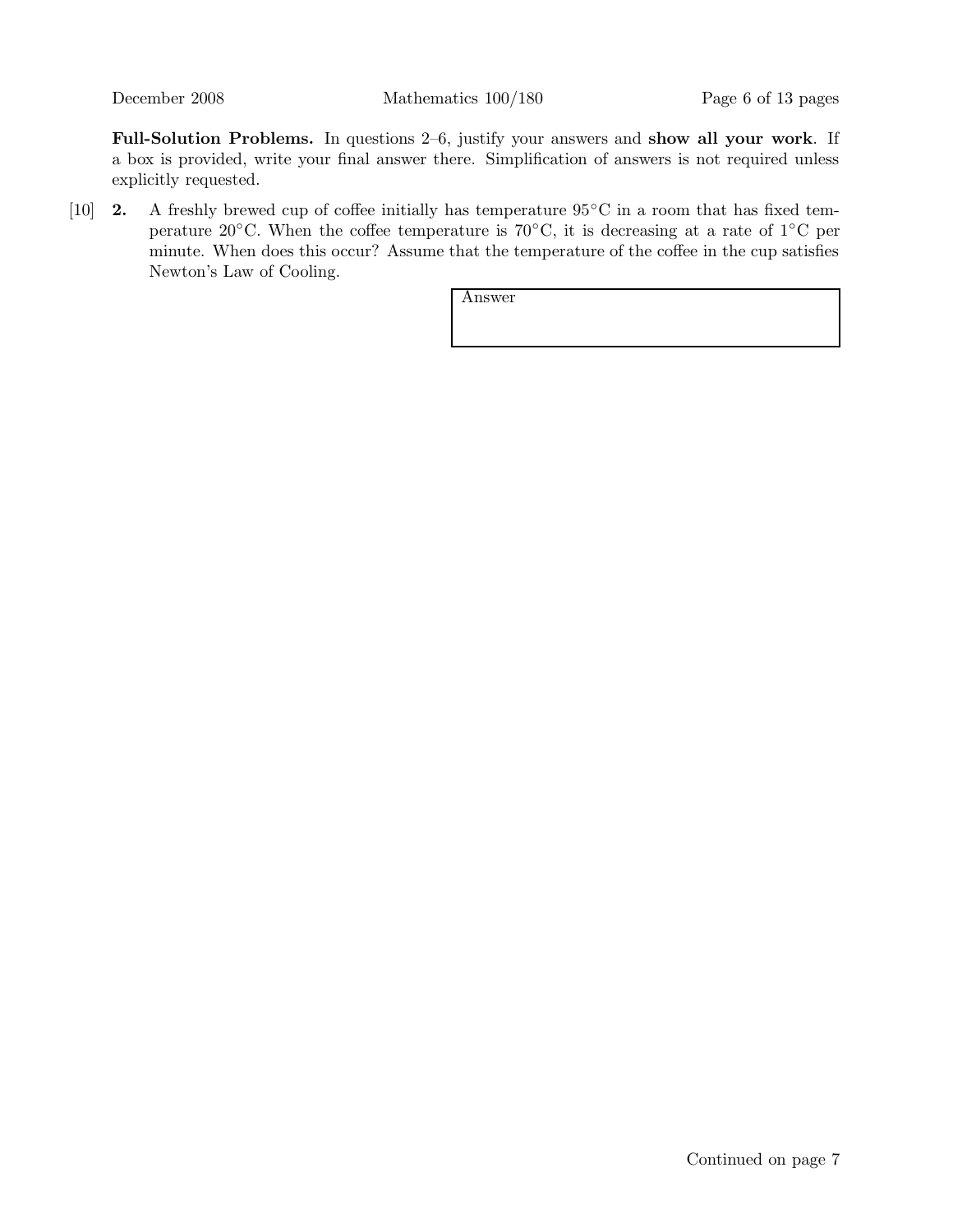[10] **3.** Gravel is being dumped from a conveyor belt at a rate of  $2 \text{ m}^3/\text{min}$ , and its coarseness is such that it forms a pile in the shape of a cone whose base diameter and height are always equal. How fast is the height of the pile increasing when the pile is 3 m high? Hint: The volume of a right circular cone with base radius r and height h is  $\frac{1}{3}\pi r^2 h$ .

| Answer |  |  |
|--------|--|--|
|        |  |  |
|        |  |  |
|        |  |  |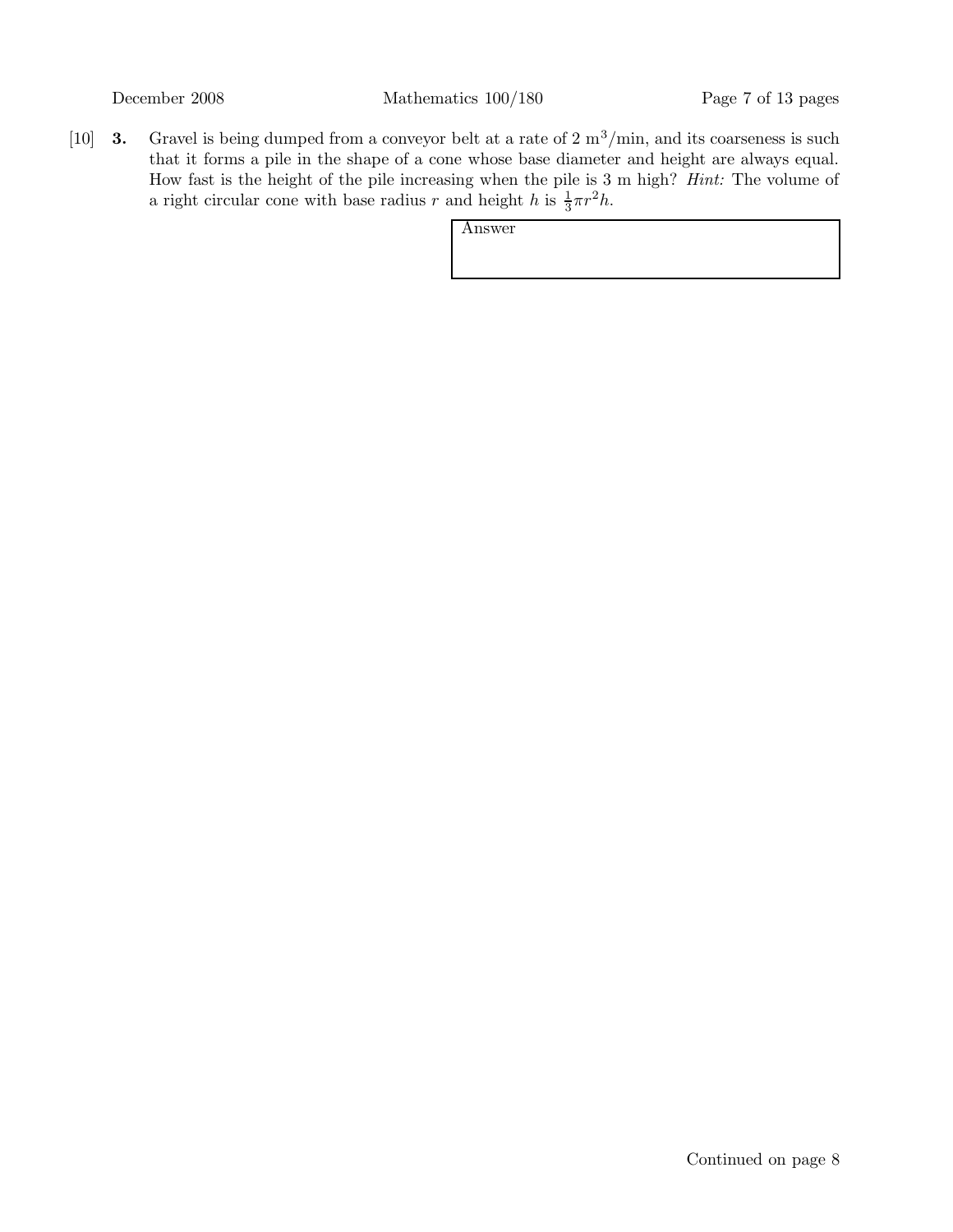[12] **4.** Let 
$$
f(x) = \frac{x^2 + 12}{x - 2}
$$
.

- (a) (1 mark) Find the domain of  $f(x)$ .
- (b) (4 marks) Determine intervals where  $f(x)$  is increasing or decreasing and the x- and y-coordinates of all local maxima or minima (if any).

(c) (2 marks) Determine intervals where  $f(x)$  is concave upwards or downwards, and the x-coordinates of all inflection points (if any). You may use, without verifying it, the formula  $f''(x) = 32/(x-2)^3$ .

Question 4 continues on the next page...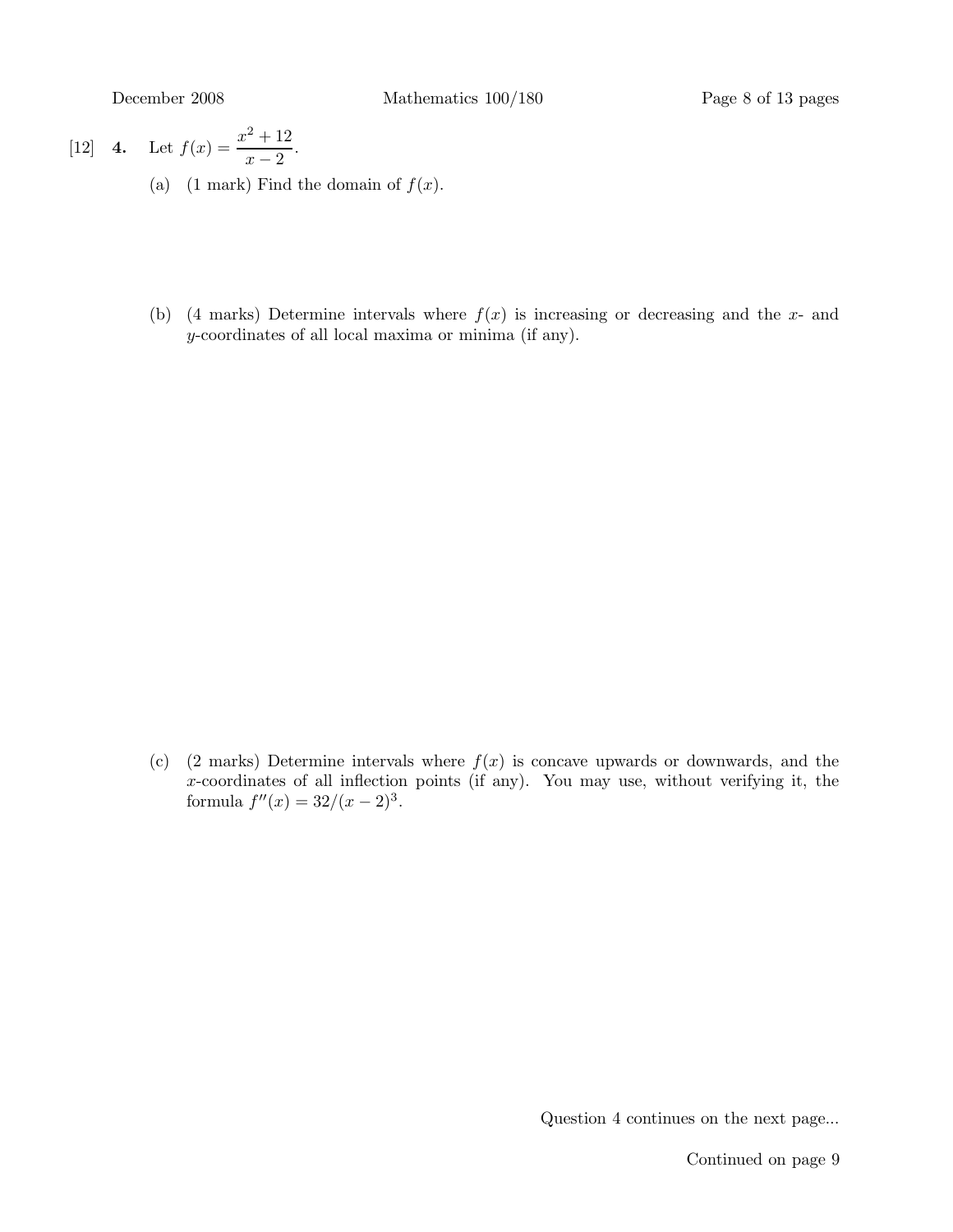## Question 4 continued

(d) (3 marks) Find and verify the equations of any asymptotes (horizontal, vertical or slant).

(e) (4 marks) Sketch the graph of  $y = f(x)$ , showing the features given in items (a) to (d) above and giving the  $(x, y)$  coordinates for all points occurring above and also all x-intercepts (if any).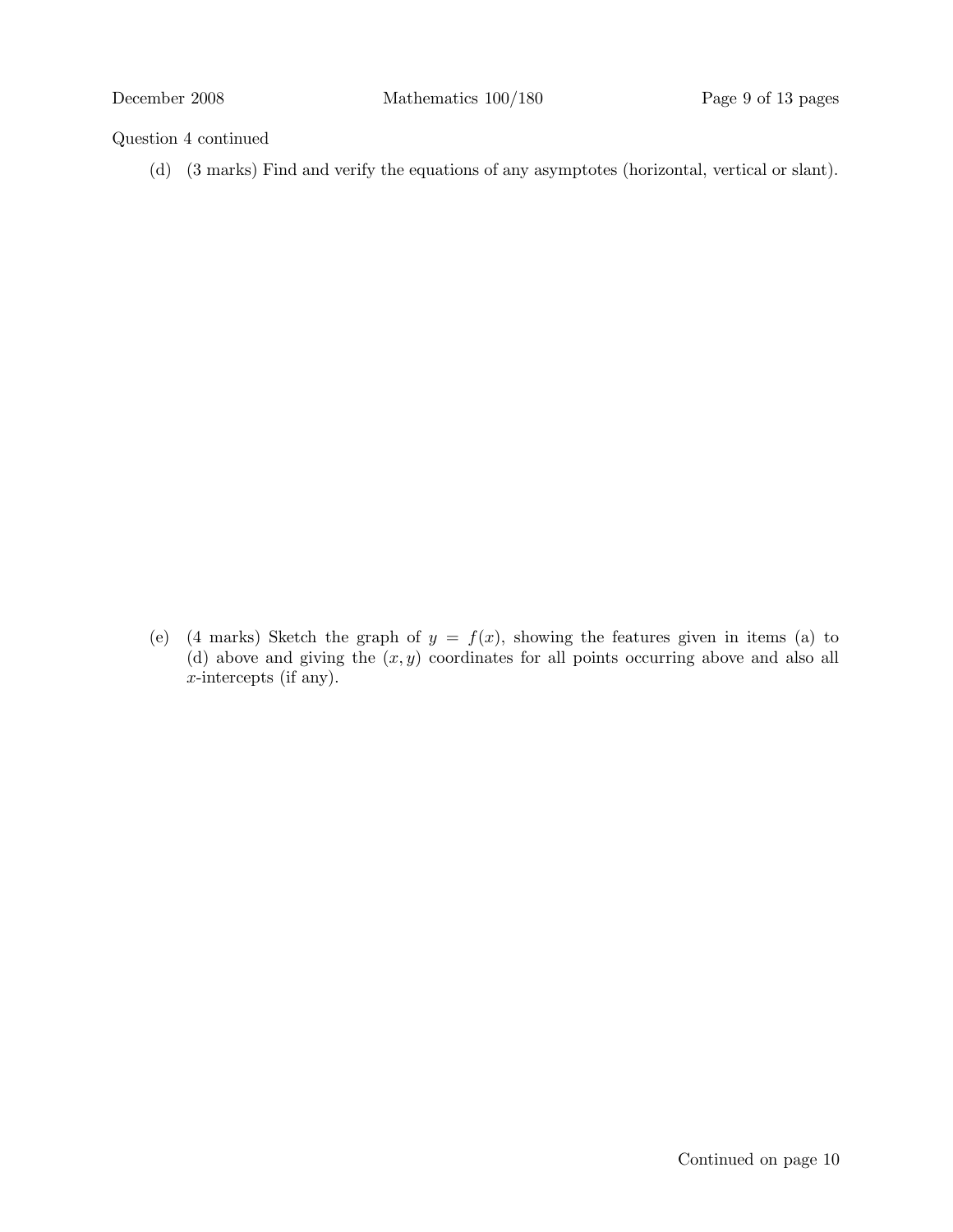[10] 5. A cylindrical can without a top is made to contain  $27\pi$  cm<sup>3</sup> of liquid. Determine (with justification) the dimensions of the can that minimize the area of the metal used to make the can. Hint: The metal used consists of a circle (the bottom of the can), and a rectangle (the sides of the can).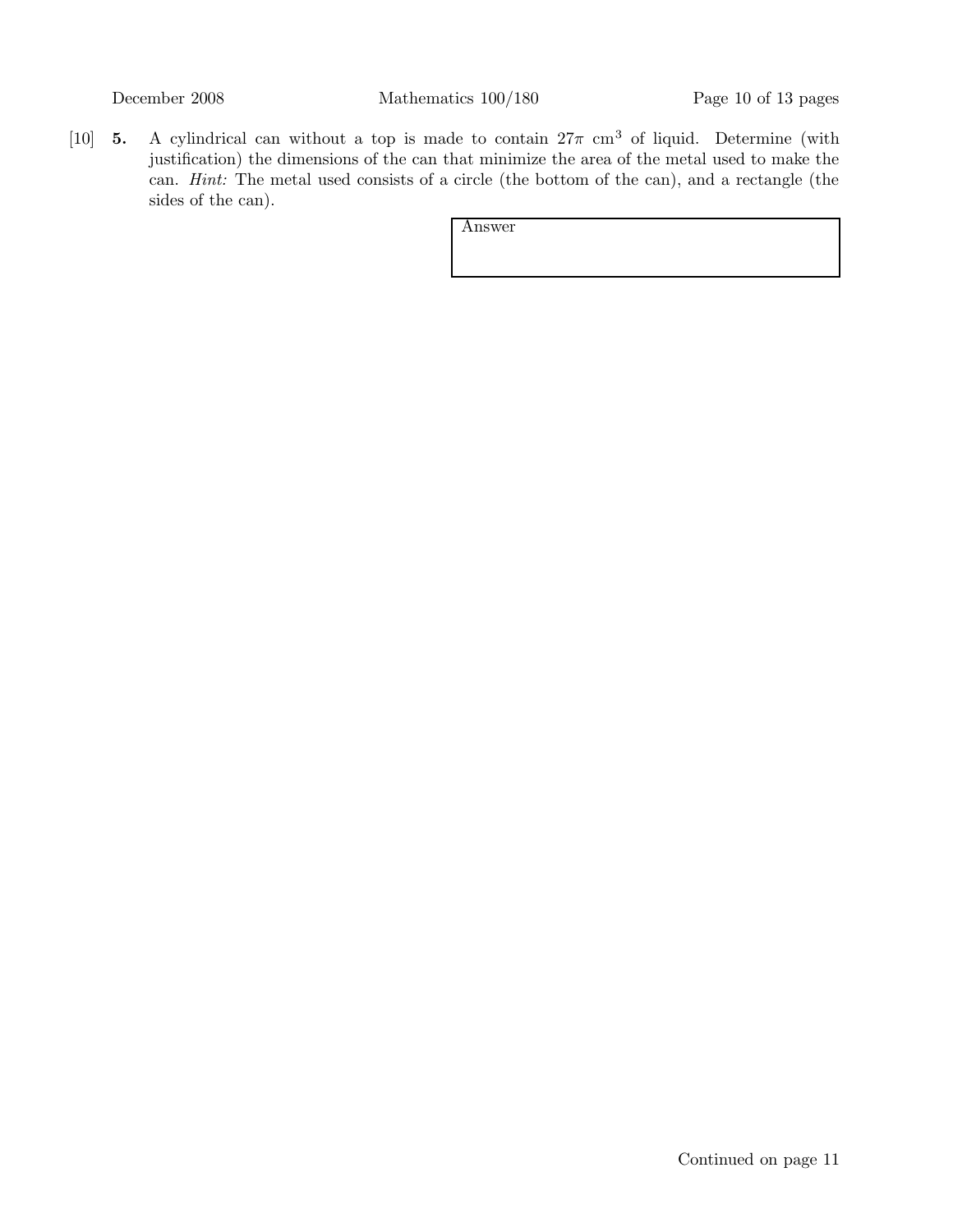[4] **6.** Use the *definition of the derivative* to determine  $f'(x)$ , where

$$
f(x) = \frac{1}{x+5}.
$$

No credit will be given for using derivative formulas.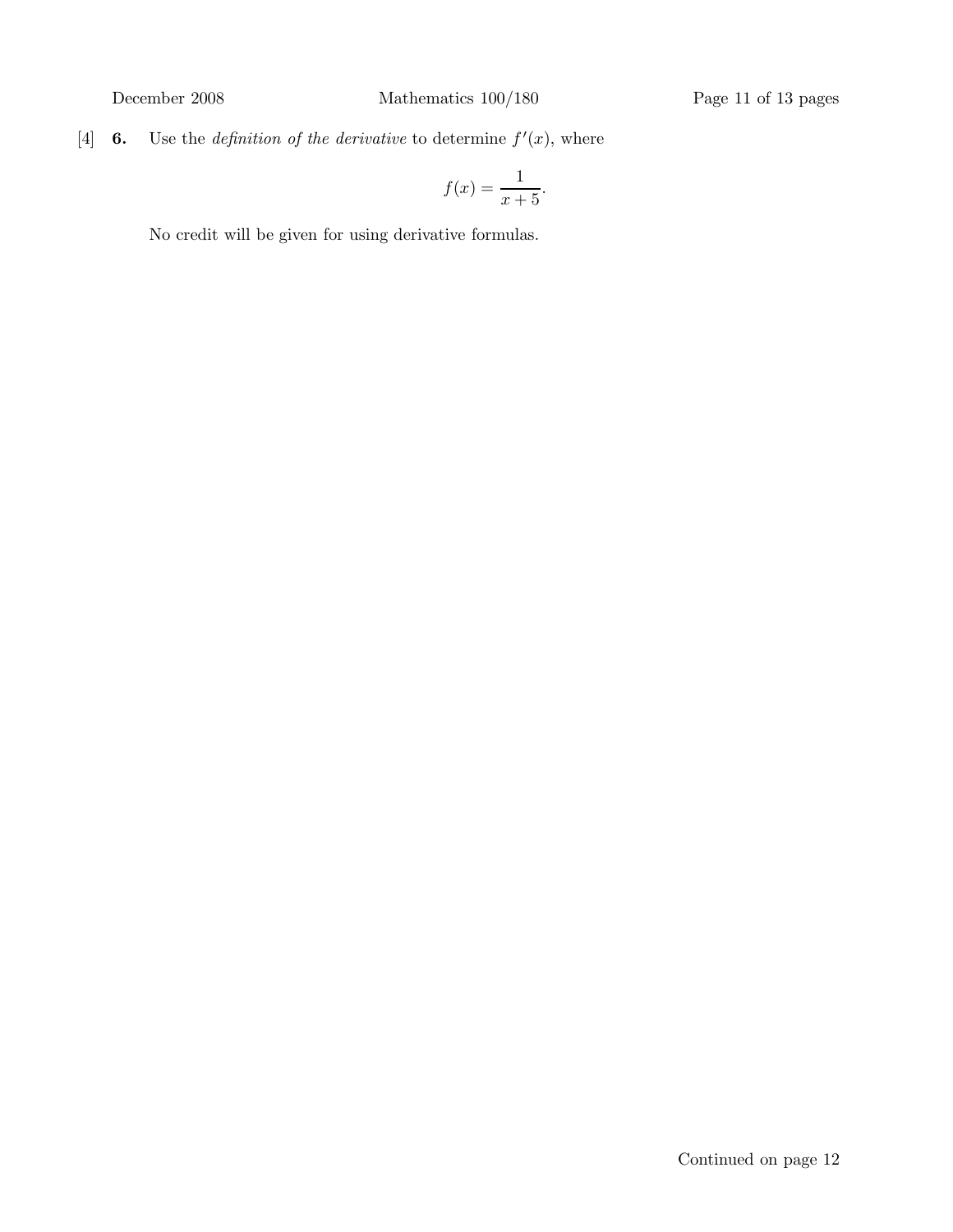[4] 7. The function  $f(x)$  is defined by

$$
f(x) = \begin{cases} ax^2 + bx + c & \text{if } x < 0, \\ 2 & \text{if } x = 0, \\ 2 + x^2 \cos(x^{-1}) & \text{if } x > 0. \end{cases}
$$

Determine all values of the constants  $a, b, c$  such that  $f$  continuous at  $0, \text{ or determine that}$ no such values exist.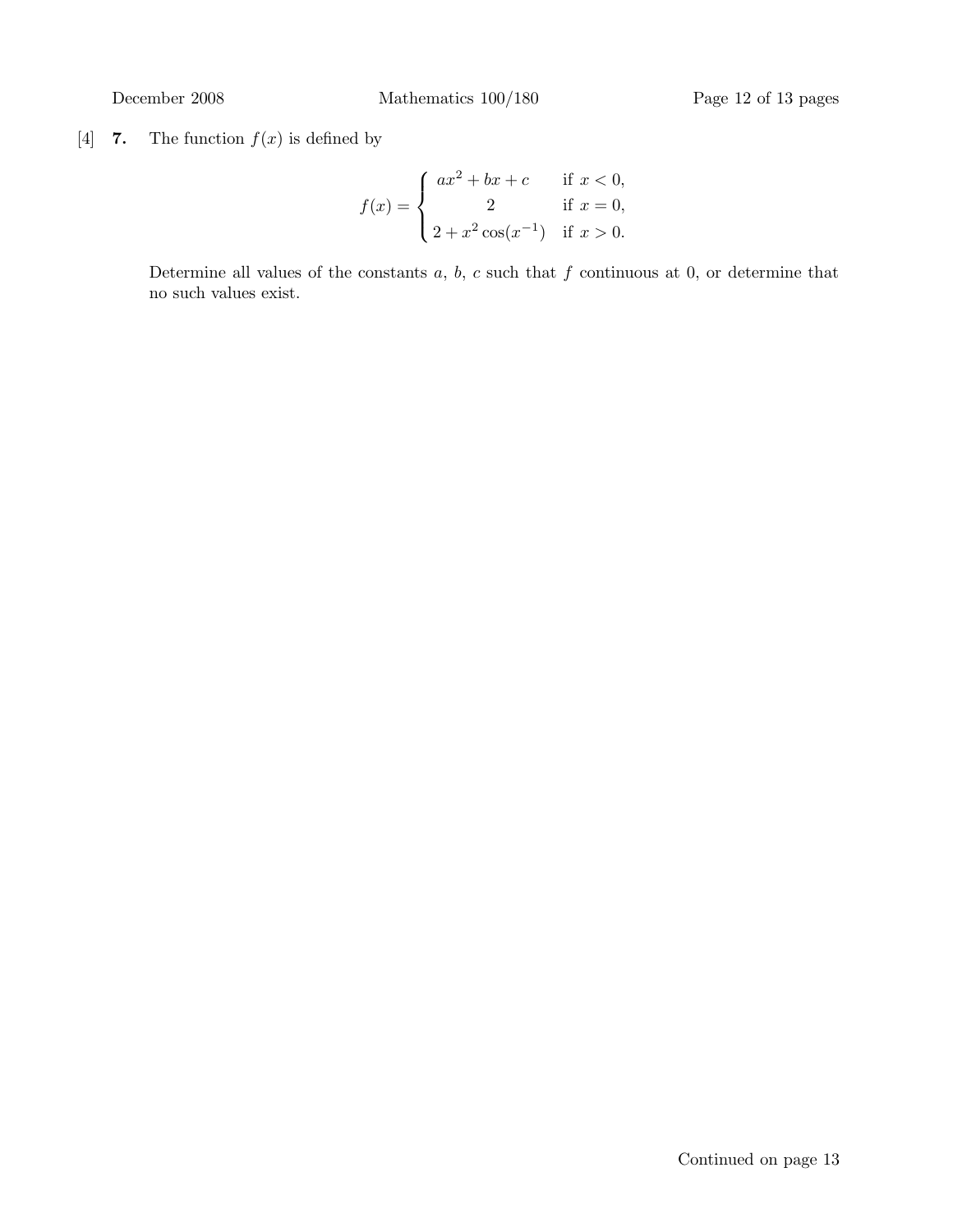- [8] **8.** Let  $\mathcal{L}$  be the tangent line to the curve  $y = 1 + e^x$  at a point  $P(a, b)$ , where the point of tangency P is chosen so that tangent line  $\mathcal L$  passes through the origin  $O(0, 0)$ .
	- (a) (3 marks) Find an equation that is satisfied by  $a$ , the x-coordinate of the point  $P$ .

(b) (5 marks) Prove that the equation in item (a) has exactly one real solution.